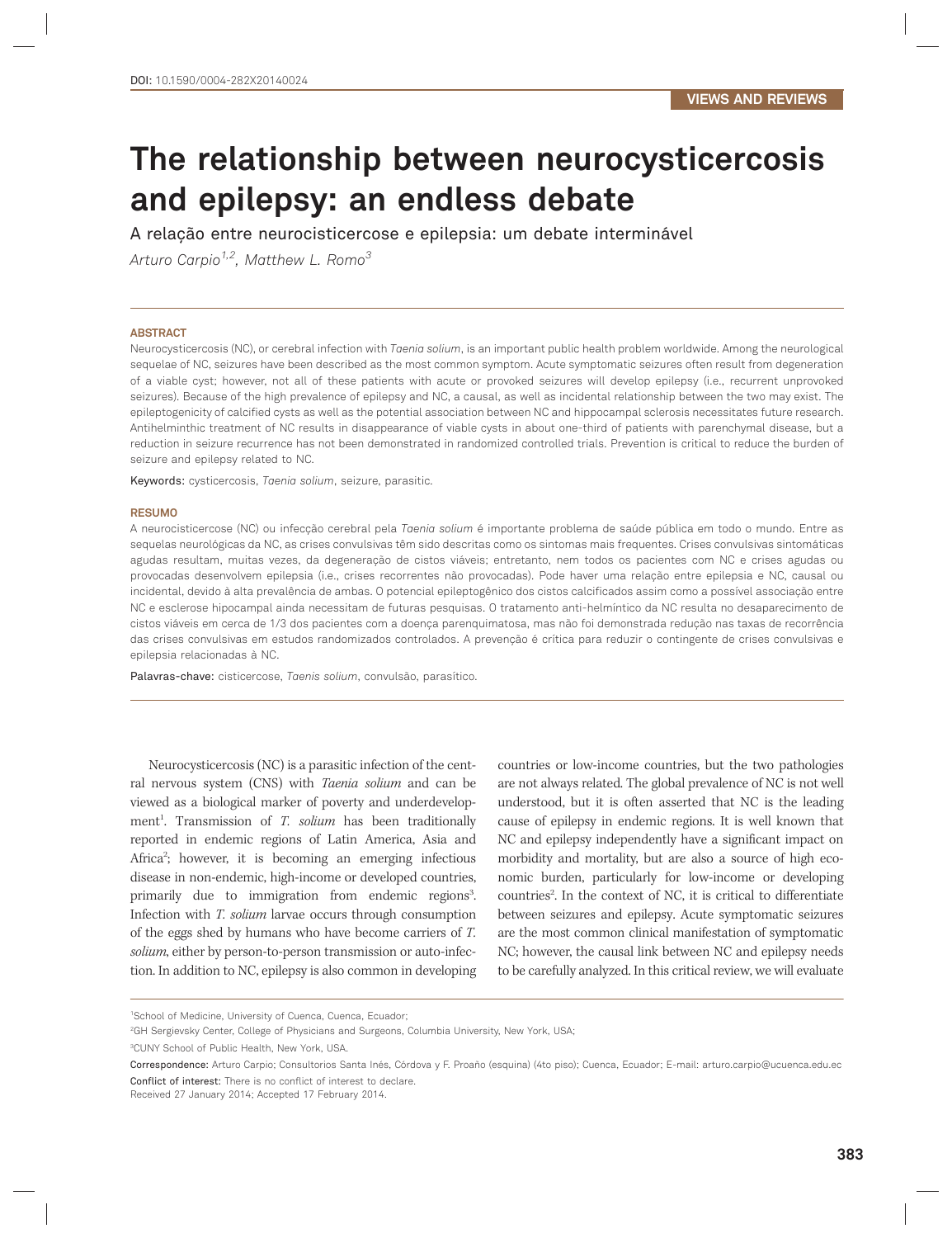the evidence for the epileptogenicity of NC and identify the gaps in the current scientific literature.

## DISTINGUISHING BETWEEN SEIZURES AND EPILEPSY AS THEY RELATE TO **NEUROCYSTICERCOSIS**

Establishing the essential features, distinctive characteristics and uniform definitions of seizures, epilepsy and NC, are crucial to facilitate accurate diagnosis and effective treatment and prevention. According to the definitions suggested by the International League Against Epilepsy (ILAE), epilepsy is defined as "two or more unprovoked seizures occurring at least 24 hours apart"<sup>4</sup> . Unprovoked seizures may occur subsequently to a well-demonstrated antecedent condition, which is known to substantially increase the risk of epileptic seizures<sup>4</sup>. The ILAE further divide the causes of epilepsy into three broad categories: genetic, structural/metabolic, and unknown<sup>5</sup>. The structural/metabolic category includes when a structural lesion (either static or progressive) or metabolic condition (e.g., inborn errors of metabolism) is present and is known to be associated with an increased risk of epilepsy<sup>5</sup>. In other words, the cause of epilepsy is attributed to the condition that is most directly linked to the development of epilepsy. In the context of NC, this might include patients with epilepsy that have calcified parenchymal cysts present on imaging.

An epileptic seizure is defined as "a transient occurrence of signs and/or symptoms due to abnormal excessive or synchronous neuronal activity in the brain"<sup>6</sup> . Epileptic seizures, even if recurrent, are not always synonymous with epilepsy<sup>4</sup>. . Provoked or acute symptomatic seizures occur "in close temporal association with an acute systemic, metabolic, or toxic insult or in association with an acute CNS insult (infection, stroke, cranial trauma, intracerebral hemorrhage, or acute alcohol intoxication or withdrawal)" <sup>6,7</sup>. Such seizures are often isolated events associated with acute conditions, but may recur if the acute condition recurs. Seizures associated with NC may be categorized as either acute symptomatic seizures or as unprovoked symptomatic seizures. Acute symptomatic seizures may result from transitional or degenerating cysts, but are ultimately a consequence of the acute inflammatory response. In contrast, a patient with seizures who has viable cysts and/or inactive, non-inflamed calcified cysts may be categorized as having unprovoked or remote seizures<sup>8</sup>. NC has an unpredictable clinical course, which makes it difficult to categorize all cases into the proposed classification of the ILAE Commission. A recent report from the ILAE defines comorbidity as the co-occurrence of two or more separate medical conditions in the same individual and includes NC as a comorbid condition associated with epilepsy<sup>4</sup>. Ultimately, in patients with NC, it is critical to

differentiate between provoked acute symptomatic seizures and recurrent unprovoked seizures (i.e., epilepsy).

The natural history of the cysticerci in the CNS is not entirely understood. Computed tomography (CT) and magnetic resonance imaging (MRI) have been useful in the study of the evolution of the cysticercus within the CNS<sup>9</sup>. Once the oncosphere has passed into the parenchyma, it grows and evolves through vesicular, colloidal, granular-nodular, and calcified phases. In the vesicular phase, the host tends to show immune tolerance and in most cases there is no surrounding parenchymal reaction; the larva lives inside a translucent liquid-filled cystic structure surrounded by a thin membrane, where it can remain viable from a few months to several years<sup>10</sup>. Figure depicts circumscribed, rounded, hypodense areas, varying in size and number, without enhancement by contrast media. With MRI, the vesicular larva appears with a CSF-like intensity signal on all sequences, with no surrounding high signal on T2-weighted images. Both MRI and CT may show a high intensity, 2-3 mm mural nodule, depicting the scolex, in the interior of some parenchymal vesicular cysts. As the cyst degenerates, it goes through a transitional or degenerative stage: the contrast enhanced CT scan shows an annular (colloidal phase) or nodular (granulo-nodular phase) enhancement surrounded by irregular perilesional edema<sup>9</sup>. In this stage, the fluid content gives slightly higher signal than CSF and is sometimes isodense with the parenchyma on MRI-T1 and/or proton density-weighted, and high signal on T2 images. The capsule shows higher signal than the adjacent brain with thick ring enhancement on T1 images, while on T2 images there is a low ring signal surrounded by high signal lesion, due mostly to edema. Although these pathological changes are responsible for clinical manifestations, such as seizure and headache, they may also be completely asymptomatic. Finally, when the cyst dies, it may disappear or become an inactive calcified nodule of homogenous high density on CT, or low intensity on proton-weighted MRI9,10.

A classification based on the viability and location of the parasite in the CNS has been proposed: active, when the parasite is alive; transitional or degenerative, if it is in the colloidal and granular-nodular phase; or inactive, if there is evidence of its death $11$ . Each stage can be further classified based on cyst location (i.e., parenchymal or extraparenchymal). The viability criterion allows analysis of the natural history of the parasite and, according to the parasite's evolutionary stage, the production of pathophysiological changes in the CNS of the host. On the basis of this classification, it is possible to relate clinical manifestations to each stage of the proposed classification. For example, seizures are the main symptom in the presence of transitional cysts in the brain parenchyma due to the acute inflammatory reaction, whereas cranial nerve abnormalities and intracranial hypertension syndromes are more frequently observed in the pres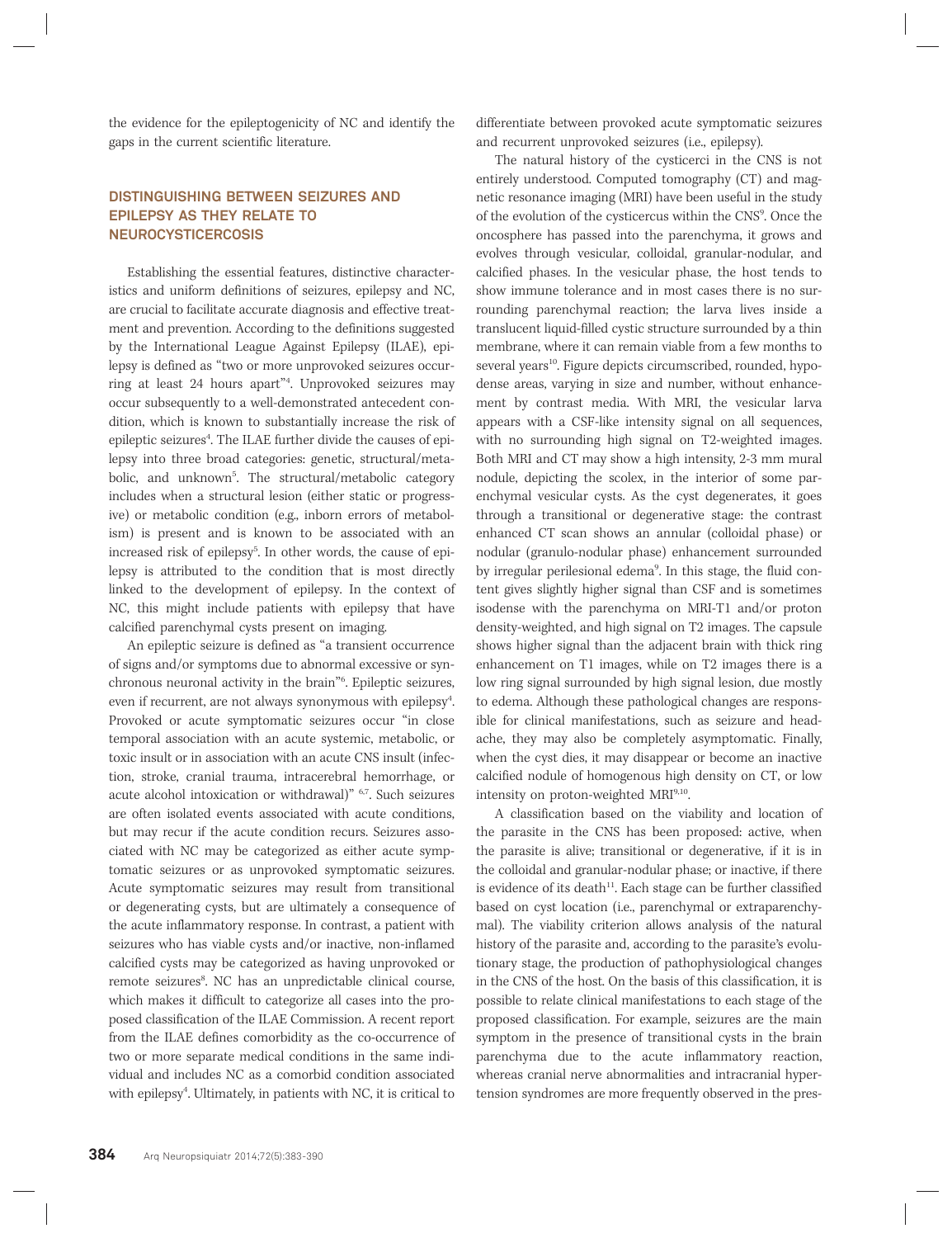ence of subarachonoid and intraventricular cysts. It has been suggested that not all cysticercal granulomas are the result of degenerated vesicular cysts, but represent early or recently established metacestodes rapidly detected and destroyed by the host's immune system<sup>12</sup>. This is a hypothesis that should be confirmed by experimental research.

## EPIDEMIOLOGY OF NEUROCYSTICERCOSIS AND **EPILEPSY**

T. solium infection is widely endemic in developing countries, both in highlands and tropical areas, throughout Latin America and among different regions of Asia and Africa<sup>1</sup>. It is important to note that not all developing countries are endemic for NC, for example, in predominately Islamic countries of Asia, Africa, and the Middle East where pork products are not consumed, NC is not endemic, and cases of NC may be imported or spread by incoming migration of T. solium carriers. NC is also considered an emerging infectious disease in some non-endemic countries due to migration and globalization<sup>2</sup>. Much of the data on the prevalence of NC in endemic countries has been compiled from prevalent cases from hospitals and clinics as well as other sources such as autopsied cadavers. However, such reports can be misleading and the lack of comprehensive and consistent reporting still limits attempts to compare the epidemiology of NC among countries<sup>13</sup>. An important issue is that the lack of validated diagnostic criteria for NC makes it difficult to estimate the prevalence of symptomatic  $NC^{14}$ . Additionally, because NC can be completely asymptomatic, this makes it almost impossible to estimate what proportion of the population will actually have symptomatic disease. A systematic review by Ndimubanzi et al. attempted to determine the prevalence of NC based on studies using neuroimaging, but only found a limited number of studies to describe the prevalence of NC in select populations, concluding that the prevalence of NC worldwide remains unknown<sup>13</sup>.

Several studies have reported an association between epilepsy and NC based on positive serum antibodies against T. solium, which has distorted the perception of the epidemiology of epilepsy related to NC. Immunoserologic assays, such as enzyme-linked immunoelectrotransfer blot assay (EITB) or enzyme-linked immunosorbent assay (ELISA), detect antibodies against  $T.$  solium<sup>15</sup>. Epidemiological surveys using EITB report a seroprevalence of 8% to 12% for antibodies against T. solium in some regions of Latin America; however, most of these patients did not have symptomatic NC15,16. These assays are useful for identification of individuals who have had systemic contact with the parasite at some time, but their sole use in the diagnosis of NC is equivocal. Seropositivity does not necessarily implicate an active infection with T. solium, nor does it imply CNS

involvement<sup>17</sup>. There are currently no reliable prospective cohort studies that provide information on the proportion of seropositive individuals that will develop seizures or other neurological symptoms. Furthermore, there are conflicting reports on an association between seropositivity and risk of seizures<sup>18,19</sup>. Although a higher proportion of patients with epilepsy have been shown to be EITB positive when compared with those without epilepsy, the proportion of seropositivity in epileptic patients is similar to that reported in the general population in these same  $area<sup>16,18</sup>$ .

As with NC, the epidemiology of epilepsy depends heavily on the methodology and definitions used. In developing countries, the prevalence of epilepsy is about 8.5 cases per 1,000 persons, which is similar to developed countries<sup>20</sup>. However, the incidence of epilepsy in developing countries is much higher and is probably related to a higher frequency of risk factors, such as poor perinatal care, a higher frequency of head injury, and a high incidence of infectious diseases, such as NC<sup>20</sup>. Mortality is higher among persons with epilepsy in developing countries, which makes the prevalence of epilepsy similar among developing and developed countries<sup>20</sup>.

### SEIZURES AS THE MOST FREQUENT SYMPTOM OF NEUROCYSTICERCOSIS

The heterogeneity of NC as demonstrated by its variable clinical presentations and evolution of cysts is well established<sup>15</sup>; however, the literature consistently support that seizures are the most common symptom of NC, occurring in 70% to 90% of symptomatic patients<sup>21</sup>. However, there is no uniformity in the reported distribution of types of seizure in patients with NC. Some authors report a higher proportion of focal seizures, while others conclude that generalized seizures are more frequent<sup> $22,23$ </sup>. However, epidemiologic surveillance based on consistent reporting may be the only way to truly understand the distribution of types of seizures in patients with NC.

Seizures may occur at any evolutionary stage of the parasite, but NC-related seizures may be more common among children than adults<sup>24</sup>. It has been suggested that both age and gender influence the strength of the host's immune response<sup>24</sup>. In a recent study by Kelvin et al., the odds of having transitional cysts were found to be 1.5-fold higher for female patients than for male patients and the number of transitional cysts was 1.8-fold higher in females patients compared with male patients. This effect was not only statistically significant, but appeared to be constant over time. Some studies have also found familial aggregation of NC15,16, as well as regional differences in the clinical manifestations of NC, which may indicate a role of host genetics. However, in a study carried out in a group of patients in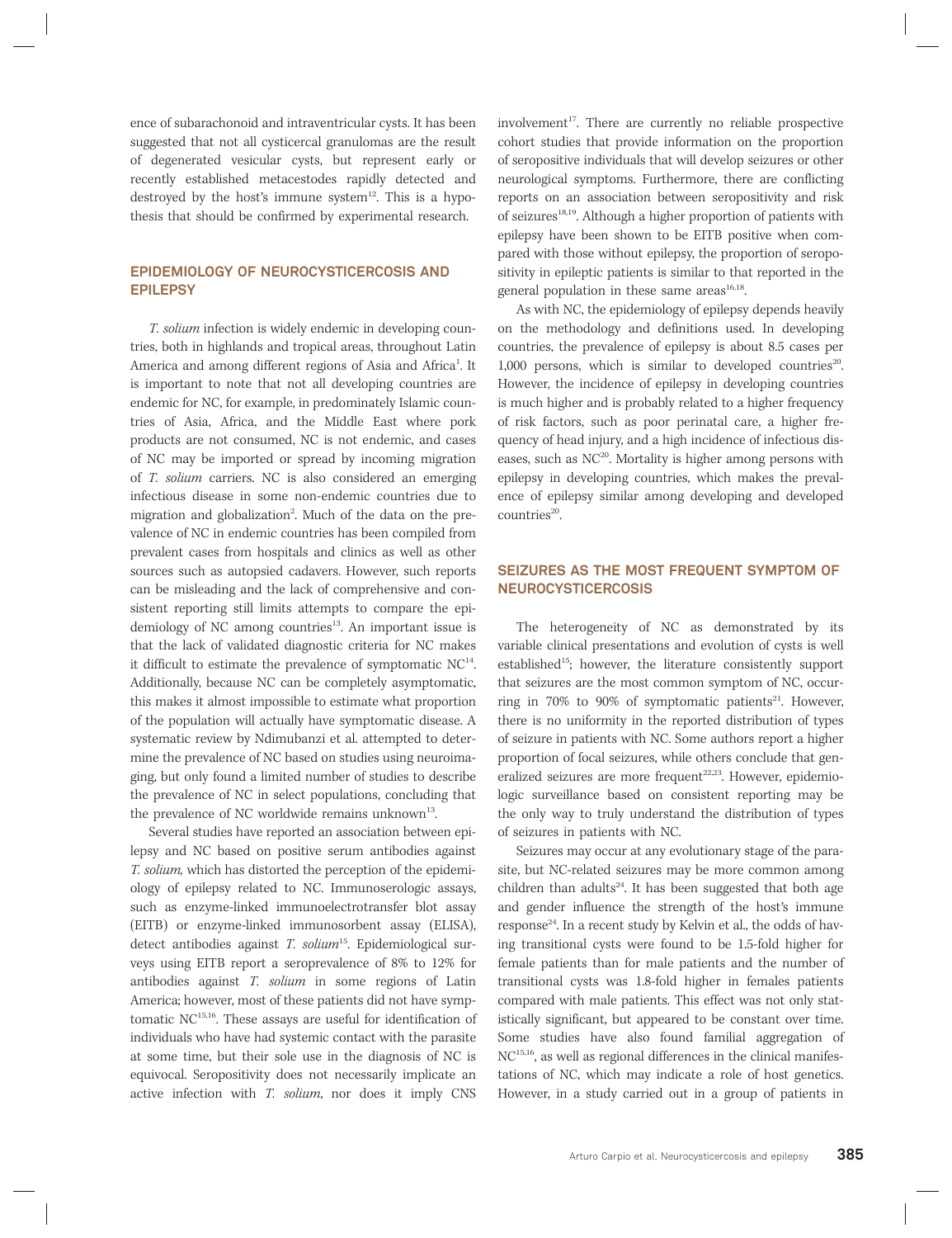Ecuador, there was no trend toward familial aggregation of seizures in patients with  $NC^{25}$ .

Single enhancing lesion on CT (SECTL) or hyperintense lesion on MRI (Figure) is a common finding in patients with newly identified seizures in endemic countries<sup>26</sup>. These patients, mainly children and young adults, have some benign and transitory clinical manifestations, predominantly focal seizures or focal seizures with secondary generalization, and occasionally Todd's paresis or focal neurological deficits. These lesions have been attributed mainly to NC or to tuberculosis; however, similar lesions have been reported in other inflammatory pathologies such as pyogenic abscess, histoplasmosis, blastomycosis and sarcoidosis, post-infectious vasculitis, and to primary and metastatic brain tumors<sup>26</sup>. The natural history of these lesions usually takes one of two forms: it becomes isodense on CT, or isointense on MRI, and then either resolves entirely, or a punctuate calcification may be left as a residue<sup>26</sup>. The time until resolution of the lesion is quite variable ranging from a few weeks to more than a year. SECTL are benign and tend to resolve spontaneously, without antihelminthic drugs or surgery, since the parasite is already in the degenerative phase and will eventually disappear or become calcified<sup>1</sup>. . Treatment for these patients should be limited to medications required to control the acute symptoms, such as antiepileptic drugs  $(AEDs)^2$ . .

## NEUROCYSTICERCOSIS AS AN ETIOLOGY OF **EPILEPSY**

Prospective or case-control studies designed to establish associations and determinants of epilepsy related to NC



Figure. MRI and CT-scan of parenchymal cysticerci. MRI of vesicular cysticerci (A). MRI of colloidal cysticerci (B). Single hyperintense lesion on MRI (C). CT-scan of calcified cysticerci (D).

are scarce. Comparing results of studies based on etiology is difficult because of the differences in definitions used (e.g., acute symptomatic seizure vs. epilepsy) and lack of validated diagnostic criteria for NC<sup>14</sup>. Most studies lack information on the latency between the first acute symptomatic seizure and the first unprovoked seizure, as well as age at onset of seizures and at diagnosis of NC. In studying etiology, it is preferable to use incident cases, not prevalent cases, because one cannot distinguish among the potential etiological factors that preceded the onset of epilepsy and thus, cause and effect become difficult to establish.

Although NC is a frequent antecedent in patients with epilepsy, it may not necessarily be the main cause of epilepsy, as has been previously suggested $18,27,28$ . Studies of prevalent cases from what appear to be selected patients with seizures in neurology services reported NC as the main cause of epilepsy, accounting for 30% to 50% of patients $27.28$ . However, in a study of patients with newly-diagnosed epilepsy seen at the five main hospitals in the three major cities of Ecuador, perinatal brain damage (9%), NC (8.3%), other CNS infections (4.2%), stroke (4.8%), and head trauma (4.2%) were the most frequently reported as causes of epilepsy29. In another study carried out in Ecuador, the authors concluded that NC is associated with one in three cases of epilepsy; however, only 8% (3/24) of persons with epilepsy had a diagnosis of "definitive" NC<sup>28</sup>. Another community survey carried out in Peru showed that seroprevalence, using EITB, was positive in 24.2% (200/825) of individuals and 38.5% (15/39) of individuals with seizures had lesions compatible with NC on CT scan<sup>18</sup>. The authors concluded that these CT abnormalities consistent with NC were more frequent in individuals with seizures and in those with positive EITB. Most of the patients who were diagnosed with NC in this study had only calcified lesions with half of patients having just one calcification. Nevertheless, the presence of calcified lesions does not necessarily mean that seizures were provoked by NC, particularly in studies of prevalent cases. Epidemiologic studies have been carried out in Sub-Saharan Africa and India; however, as with studies from Latin America, their results are difficult to draw definitive conclusions from<sup>30,31</sup>.

These studies demonstrate the need to differentiate between acute seizures and recurrent unprovoked seizures (i.e., epilepsy) when implicating NC in the etiology of seizures or epilepsy. Although acute symptomatic seizures are a common symptom of NC, they may not necessarily develop into epilepsy. Similarly, it is critical to determine NC as an etiology of epilepsy using incident cases, as estimation from prevalent cases may lead to overestimation of NCrelated epilepsy. Multiple studies have reported an association between epilepsy and NC based on positive serum antibodies to  $T.$  solium<sup>32,33</sup>. Unfortunately, the presence of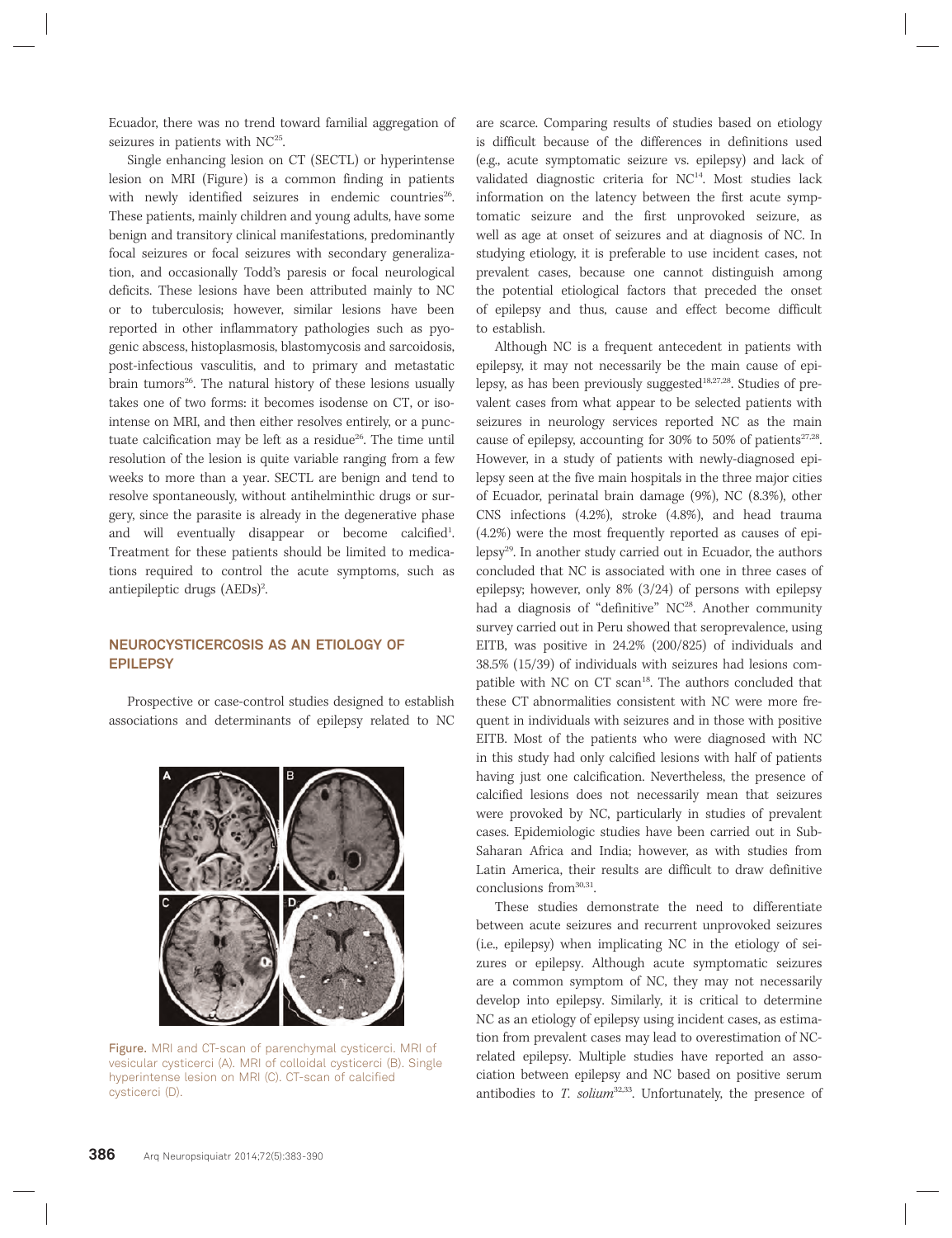antibodies may only indicate previous exposure to the parasite, but not necessarily infection of the CNS. Because of the high prevalence of NC and epilepsy, a causal, as well as incidental relationship between the two conditions might exist<sup>34,35</sup>. NC is also an uncommon cause of intractable epilepsy, even in endemic regions and may only represent a coexistent pathology as demonstrated by a cross-sectional study investigating the etiology of intractable epilepsy in 512 patients in Brazil<sup>36</sup>.

#### EPILEPTOGENESIS OF NEUROCYSTICERCOSIS LESIONS

There are clinical inconsistencies in the causal link between epilepsy and NC lesions. Parasite location may be remote from the apparent epileptogenic region and there is no apparent correlation between the burden of lesions and the severity of the epilepsy<sup>8</sup>. For example, patients with severe refractory seizures may have only one calcified lesion and patients with multiple cysts or calcifications may have no seizures. Electroencephalography (EEG) has been found to be abnormal in 30% to 50% of patients with seizures due to NC and thus, EEG findings may have poor correlation with symptoms and CT lesions in patients with  $NC^{37,38}$ . Discrepancies between clinical localization based on seizure semiology and location of the lesion on neuroimaging is not uncommon in patients with NC. An incidental relationship between epilepsy and NC, in some cases, might explain these apparent discrepancies.

The mechanism by which the calcified lesions cause seizures or epilepsy is not known<sup>1,39,40</sup>, but it has been attributed to residual perilesional gliosis that results in chronic epileptogenic foci<sup>34</sup>. Calcified lesions are frequently encountered in CT scans of asymptomatic individuals, and studies from Latin American countries report that the majority are incidental lesions, which questions the true epileptogenicity of calcified lesions<sup>15,34,41</sup>. However, based on epidemiological studies, patients with epilepsy are more likely to have calcified lesions present compared with controls without epilepsy<sup>42</sup>. In addition to perilesional gliosis, perilesional edema associated with calcified lesions has also been implicated by episodic appearance of edema surrounding the lesion after seizures<sup>43</sup>. Nash et al. propose that cysticercal antigens from calcified lesions can lead to inflammation, perilesional edema, and seizures<sup>43</sup>. However, it is not clear whether this edema is the cause or the consequence of seizure34. Transient cortical edema after seizures, a rare neuroimaging finding, was described more than 20 years ago, but its mechanism has not been entirely clarified<sup>44</sup>. The empirical observation of neurologists from endemic countries is that perilesional edema around calcified lesions in patients with epilepsy is extremely rare and, when it happens,

perilesional edema disappears in a few days without any additional treatment, except for AEDs.

Degree of blood brain barrier permeability may also play a role in epileptogenesis of calcified lesions. A study designed to evaluate epileptogenesis of calcified lesions using dynamic contrast-enhanced MRI, reported that median values of the rate transfer constant and leakage volume were higher in symptomatic patients than in asymptomatic patients, indicating a higher degree of blood brain barrier permeability in symptomatic individuals<sup>45</sup>. This study also showed increased MMP-9 (R279Q) polymorphisms in subjects with seizures compared with asymptomatic patients and controls<sup>45</sup>. Therefore, the epileptogenicity of calcified lesions could be related to degree of inflammation, which also may be partly determined by genetic factors. This study was carried out in a small sample of patients and necessitates replication.

The coexistence of hippocampal atrophy and extrahippocampal pathological abnormalities, such as cortical dysgenesis and gliosis, referred to as "dual pathology", has been reported in 5% to 30% of patients with medically refractory focal seizures<sup>46</sup>. Dual pathology implies that both lesions somehow interact with each other and contribute to epileptogenesis through mechanisms which remain poorly understood. Some authors have also attributed hippocampal sclerosis to NC47,48. However, in one study, patients with calcified lesions and mesial temporal lobe epilepsy (i.e., hippocampal sclerosis) became seizure free after anteromesial temporal lobectomy, without resection of the calcified lesions $34$ , suggesting the two phenomena are independent. The presence of calcified lesions does not influence the clinical and pathologic profile of patients with hippocampal atrophy. An irritative zone in the temporal lobe is more relevant in determining the severity, symptomatology and frequency of seizures rather than the number and location of calcifications<sup>34,49</sup>. The possibility of dual pathology related to NC needs further clarification in prospective cohort studies.

A recent study by Rathore et al. concluded that calcified NC lesions are potential cause for AED-resistant and surgically remediable epilepsy, as well as dual pathology<sup>48</sup>. However, this report has methodological issues, related to sample selection and surgical candidacy, which limit the generalizability of these findings. In general, NC has a favorable prognosis in terms of seizure recurrence, therefore, calcified lesions should not be surgically removed, with the exception of such lesions located in the hippocampus, since we do not know if the benefits of surgery outweigh the risks. The current evidence regarding the epileptogenecity of NC and specifically the role of calcified lesions in AED-resistant epilepsy is scarce and based on anecdotal cases. A prospective cohort study is needed to assess the association of different evolutive phases of the parasite and the development of seizures, as well as the evolution of NC cysts after medical (and/or surgical) treatment.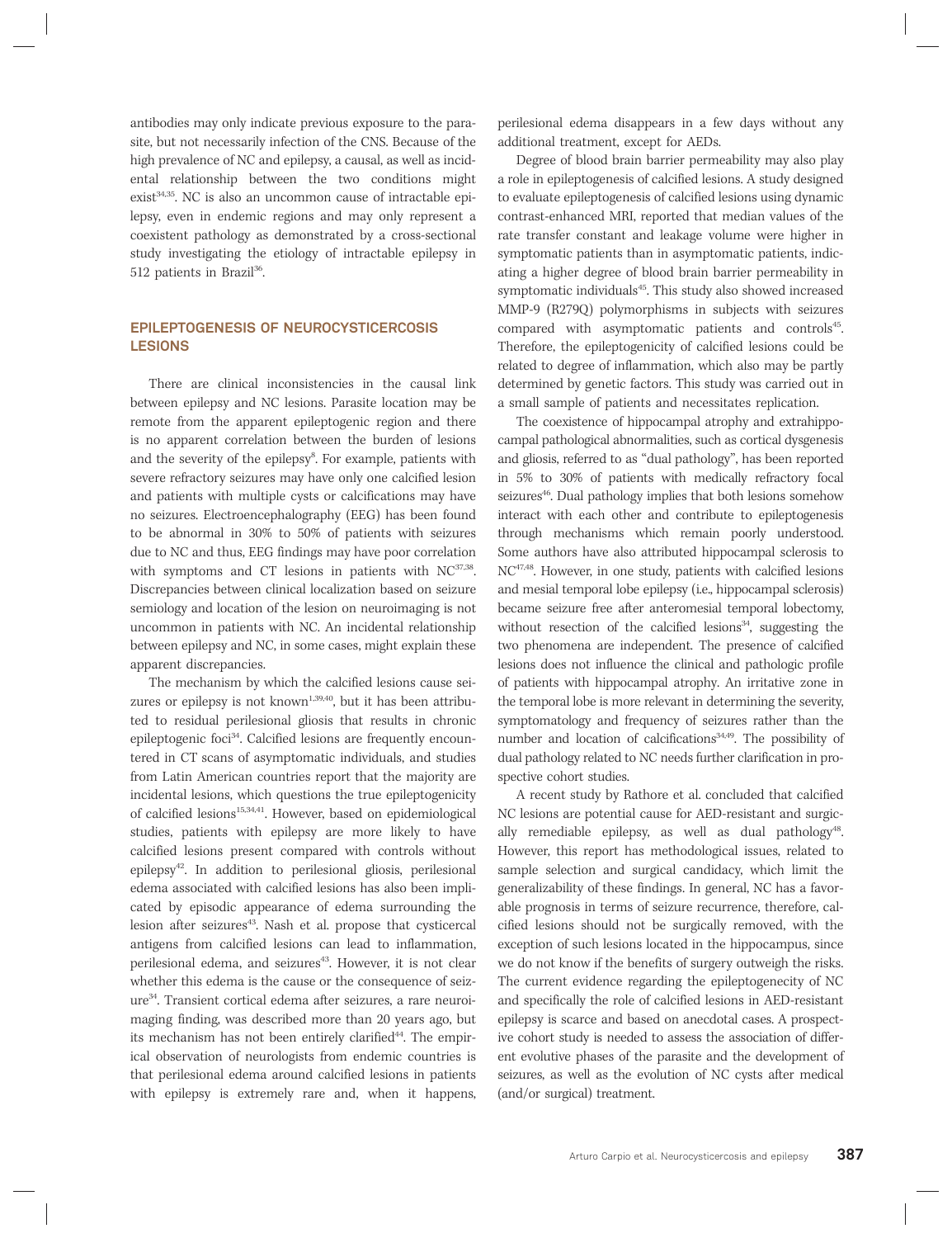### ANTIHELMINTHIC TREATMENT AND PROGNOSIS OF SEIZURES IN NEUROCYSTICERCOSIS

Pharmacotherapy for NC with antihelminthic drugs such as praziquantel and albendazole has been available for at least 25 years. Despite the existence of randomized controlled trials comparing antihelminthic drugs and placebo, these studies remain limited by the fact that the doses and duration of drugs tested are empiric, and not optimized through dose finding studies specific to  $NC<sup>50</sup>$ . Furthermore, a benefit in reduction of seizure risk, a clinically important outcome in NC, remains to be established. A randomized controlled trial carried out to analyze whether treatment with albendazole results in improved seizure control in patients with NC reported a significant reduction of the number of "seizures with generalization" (which included generalized seizures, partial seizures with secondary generalization, and complex partial seizures) compared with placebo, but did not find any significant difference between albendazole and placebo when analyzing all seizures  $(Table)^{51}$ .

In addition to reduction of seizure risk, complete disappearance of active cysts is another important endpoint for evaluating treatment of NC. In an early meta-analysis of trials evaluating praziquantel or albendazole, only 11 studies were included, of which 5 were considered to be of good quality<sup>52</sup>. Six of the eleven studies included patients with active cysts and 5 included patients with degenerative or colloidal cysts. The authors concluded that the studies included provided limited evidence of a modest effect of antihelminthic treatment for NC considering that the effects of treatment on neuroimaging endpoints were relatively small<sup>52</sup>. A more recent Cochrane review of 21 randomized controlled trials of antihelminthic treatment concluded that in adults with viable cysts, the use of albendazole is associated with a decrease in the number of cysts but not in the recurrence of seizures<sup>53</sup>.

One of the sources of confusion surrounding efficacy of antihelminthic treatment is defining successful treatment. Reporting "reduction of the number of lesions" as a valid endpoint to measure effectiveness can be misleading. In

the hypothetical event that a patient with 10 viable cysts has been administered antihelminthic treatment and 2 viable cysts remain, is an 80% reduction in number of viable cysts a successful treatment? If two cysts remain, they may provoke seizures or other neurologic symptoms of NC, and thus, treatment was a failure. The most appropriate endpoint for evaluating the effectiveness of antihelminthic treatment on cysts should be considered the complete disappearance of active cysts. Strictly speaking, it is not possible to talk about "cure" when describing reduction of cysts because most cysts that degenerate leave a permanent calcification, which has the potential to cause future seizures.

If we compare randomized placebo-controlled trials, in which the endpoint to evaluate effectiveness of antihelminthic treatment was disappearance of cysts, about onethird of patients had disappearance of cysts (Table)<sup>51,53,54,55</sup>. If we look at these trials individually, antihelminthic treatment in patients with seizures due to NC is not associated with improvement in the remission of seizures (Table)51,53,54,55. Despite the lack of statistically significant effect of antihelminthic drugs on seizure recurrence, acute symptomatic seizures related to NC generally have good prognosis in terms of remission<sup>56,57</sup>. The risk of seizure recurrence after a first seizure due to NC is between 17% and 56%, depending on the viability of the parasite, with greater risk with transitional cysts and diminished risk with viable or calcified cysts<sup>57,58,59,60</sup>.

During antihelminthic treatment of NC, AEDs are routinely coadministered to prevent seizures; however, AEDs, such as phenytoin and carbamazepine, may significantly reduce plasma concentrations of albendazole and praziquantel<sup>50</sup>. The clinical relevance of this drug interaction remains to be determined (i.e., if lower levels of albendazole or praziquantel contribute to treatment failure) $50$ . Regarding the duration that AEDs should be continued following acute seizures related to NC, some clinicians routinely continue AEDs for 1 year, but both shorter and longer intervals have been recommended<sup>1</sup>. One can assume that the risk of seizures is substantial as long as there is an active, ongoing process as characterized by persistence of edema around the degenerating lesion. Because of this, CT is a useful tool for

| Table. Effects of albendazole on resolution of viable parenchymal cysts and seizures recurrence. |                  |                                                                  |                                          |
|--------------------------------------------------------------------------------------------------|------------------|------------------------------------------------------------------|------------------------------------------|
| Author/Year                                                                                      | Treatment groups | Patients with disappearance of viable cysts*<br>No. patients (%) | Seizure recurrence**<br>No. patients (%) |
| Garcia et al. 2004 <sup>51</sup>                                                                 | Albendazole      | 21/57 (37%)                                                      | 32/57 (56%)                              |
|                                                                                                  | Placebo          | 8/59 (14%)                                                       | 32/59 (54%)                              |
| Das et al. 2007 <sup>55</sup>                                                                    | Albendazole      | 10/148 (7%)                                                      | 32/148 (22%)                             |
|                                                                                                  | Placebo          | 12/150 (8%)                                                      | 15/150 (10%)                             |
| Carpio et al. 2008 <sup>54</sup>                                                                 | Albendazole      | 19/39 (49%)                                                      | 23/50 (47%)                              |
|                                                                                                  | Placebo          | 8/27(23%)                                                        | 28/56 (53%)                              |

\*Imaging at 6 months after finishing treatment. \*\*Seizures recurrence at one year follow-up for Das et al. and Carpio et al.; seizure recurrence at 30

months' follow-up for Garcia et al.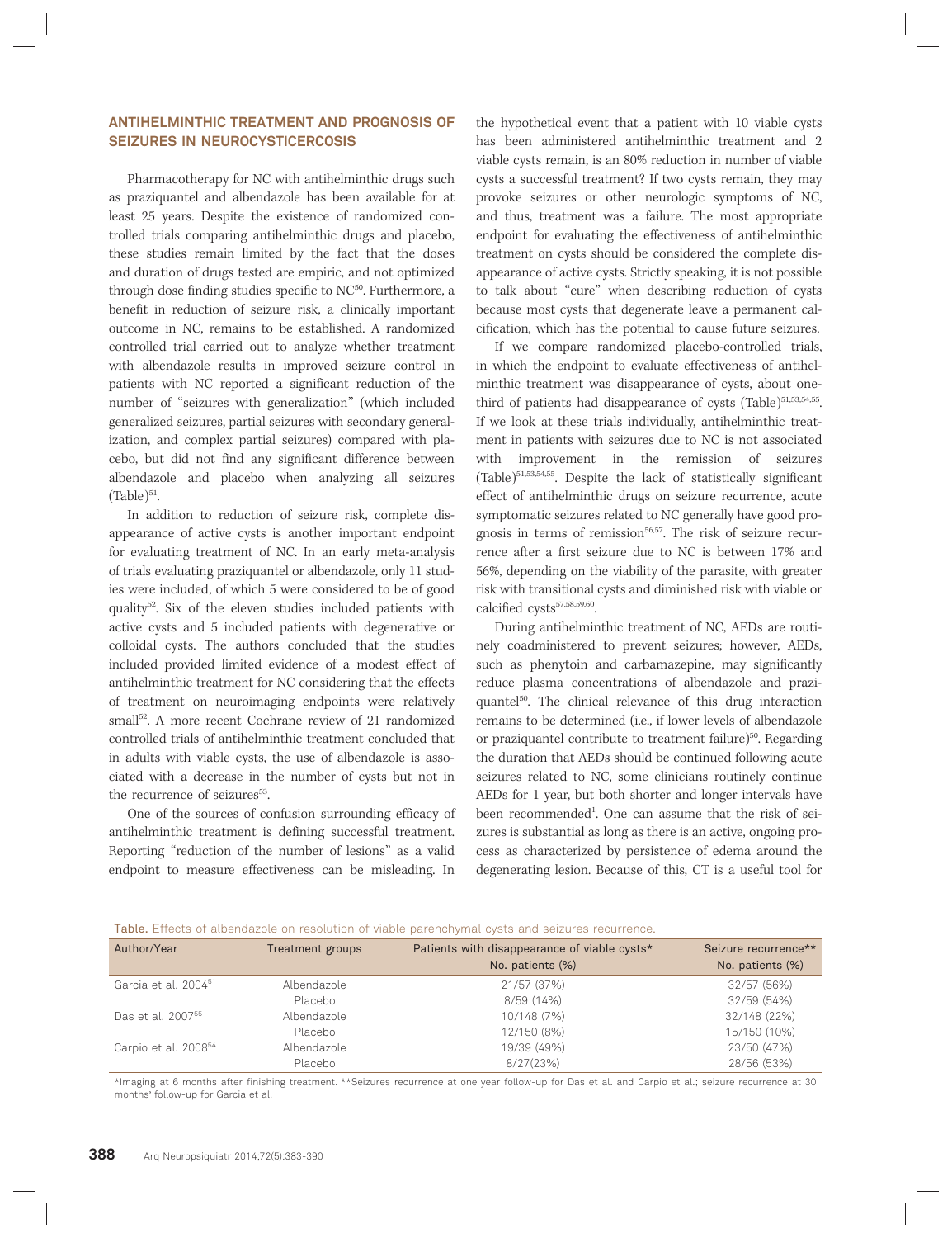these treatment decisions. It is appropriate to monitor cyst activity with CT scanning and to continue AEDs until resolution of the acute lesion, after which AEDs may be discontinued<sup>1</sup>. Seizures occurring in individuals after resolution of edema or calcification of the degenerating cyst should be considered unprovoked and, in this situation, long-term AED use is warranted.

#### **CONCLUSIONS**

NC is a highly heterogeneous disease and important cause of seizures and epilepsy. Despite this, cause and effect need to be cautiously interpreted from studies, as both NC and epilepsy can be related or may be independent processes. There are many unanswered questions with regard

#### References

- 1. Carpio A. Neurocysticercosis: an update. Lancet Infect Dis 2002;2:751-762.
- 2. Pal DK, Carpio A, Sander JW. Neurocysticercosis and epilepsy in developing countries. J Neurol Neurosurg Psychiatry 2000;68:137-143.
- 3. Fabiani S, Bruschi F. Neurocysticercosis in Europe: Still a public health concern not only for imported cases. Acta Trop 2013;128:18-26.
- 4. Thurman DJ, Beghi E, Begley CE, et al. Standards for epidemiologic studies and surveillance of epilepsy. Epilepsia 2011;52(Suppl 7):S2-S26.
- 5. Berg AT, Scheffer IE. New concepts in classification of the epilepsies: entering the 21<sup>st</sup> century. Epilepsia 2011;52:1058-1062.
- 6. Fisher RS, van Emde Boas W, Blume W, et al. Epileptic seizures and epilepsy: definitions proposed by the International League Against Epilepsy (ILAE) and the International Bureau for Epilepsy (IBE). Epilepsia 2005;46:470-472.
- 7. Guidelines for epidemiologic studies on epilepsy. Commission on Epidemiology and Prognosis, International League Against Epilepsy. Epilepsia 1993;34:592-596.
- 8. Carpio A, Escobar A, Hauser WA. Cysticercosis and epilepsy: a critical review. Epilepsia 1998;39:1025-1040.
- 9. Carpio A, Placenua M. Definition of contemporary surgical management in cisternal and parenchymatous cysticercosis cerebri. Neurosurgery 1992;30:968-969.
- 10. Santos GT, Leite CC, Machado LR, McKinney AM, Lucato LT. Reduced diffusion in neurocysticercosis: circumstances of appearance and possible natural history implications. AJNR Am J Neuroradiol 2013;34:310-316.
- 11. Carpio A, Placencia M, Santillan F, Escobar A. A proposal for classification of neurocysticercosis. Can J Neurol Sci 1994;21:43-47.
- 12. Garcia HH, Gonzalez AE, Rodriguez S et al. Neurocysticercosis: unraveling the nature of the single cysticercal granuloma. Neurology 2010;75:654-658.
- 13. Ndimubanzi PC, Carabin H, Budke CM, et al. A systematic review of the frequency of neurocyticercosis with a focus on people with epilepsy. PLoS Negl Trop Dis 2010;4:e870.
- 14. Machado LR. The diagnosis of neurocysticercosis: a closed question? Arq Neuropsiquiatr 2010;68:1-2.
- 15. Fleury A, Escobar A, Fragoso G, Sciutto E, Larralde C. Clinical heterogeneity of human neurocysticercosis results from complex interactions among parasite, host and environmental factors. Trans R Soc Trop Med Hyg 2010;104:243-250.

to the epileptogenicity of NC. Determining the underlying mechanism of epilepsy related to calcified NC lesions is critical. Furthermore, the interpretation of risk of seizures and epilepsy in patients with NC is difficult. These difficulties are increased in those patients who have mixed forms, including active, degenerative, and calcified lesions. Further studies should be performed in order to estimate recurrence risk in those patients with seizures due to calcifications alone in comparison with patients with acute seizures due to degenerative cysts. Antihelminthic treatment of NC appears to only be effective in eradicating active cysts in about one-third of patients and thus, more efficacious treatment strategies are needed. Ultimately, health authorities should focus on prevention and eradication of cysticercosis to decrease the number of individuals with seizures and epilepsy in endemic countries.

- 16. Goodman KA, Ballagh SA, Carpio A. Case-control study of seropositivity for cysticercosis in Cuenca, Ecuador. Am J Trop Med Hyg 1999;60:70-74.
- 17. Carpio A, Fleury A, Hauser WA. Neurocysticercosis: Five new things. Neurol Clin Pract 2013;3:118-125.
- 18. Montano SM, Villaran MV, Ylquimiche L, et al. Neurocysticercosis: association between seizures, serology, and brain CT in rural Peru. Neurology 2005;65:229-233.
- 19. Garcia-Noval J, Allan JC, Fletes C, et al. Epidemiology of Taenia solium taeniasis and cysticercosis in two rural Guatemalan communities. Am J Trop Med Hyg 1996;55:282-289.
- 20. Carpio A, Hauser WA. Epilepsy in the developing world. Curr Neurol Neurosci Rep 2009;9:319-326.
- 21. Carabin H, Ndimubanzi PC, Budke CM, et al. Clinical manifestations associated with neurocysticercosis: a systematic review. PLoS Negl Trop Dis 2011;5:e1152.
- 22. Murthy JM, Reddy VS. Clinical characteristics, seizure spread patterns and prognosis of seizures associated with a single small cerebral calcific CT lesion. Seizure 1998;7:153-157.
- 23. Martinez HR, Rangel-Guerra R, Arredondo-Estrada JH, Marfil A, Onofre J. Medical and surgical treatment in neurocysticercosis a magnetic resonance study of 161 cases. J Neurol Sci 1995;130:25-34.
- 24. Kelvin EA, Carpio A, Bagiella E, et al. The association of host age and gender with inflammation around neurocysticercosis cysts. Ann Trop Med Parasitol 2009;103:487-499.
- 25. Kelvin EA, Carpio A, Hesdorffer DC, et al. Investigation of familial aggregation of seizures in neurocysticercosis patients. Epilepsy Res 2009;84:67-71.
- 26. Singh G, Rajshekhar V, Murthy JM, et al. A diagnostic and therapeutic scheme for a solitary cysticercus granuloma. Neurology 2010;75:2236-2245.
- 27. Medina MT, Rosas E, Rubio-Donnadieu F, Sotelo J. Neurocysticercosis as the main cause of late-onset epilepsy in Mexico. Arch Intern Med 1990;150:325-327.
- 28. Del Brutto OH, Santibanez R, Idrovo L, et al. Epilepsy and neurocysticercosis in Atahualpa: a door-to-door survey in rural coastal Ecuador. Epilepsia 2005;46:583-587.
- 29. Carpio A, Hauser WA. Remote symptomatic epilepsy and epileptic syndromes: etiological spectrum. In: Murthy JMK SN (Ed). Epilepsy in the Tropics. Georgetown, USA: Landes Bioscience; 2006:72-84.